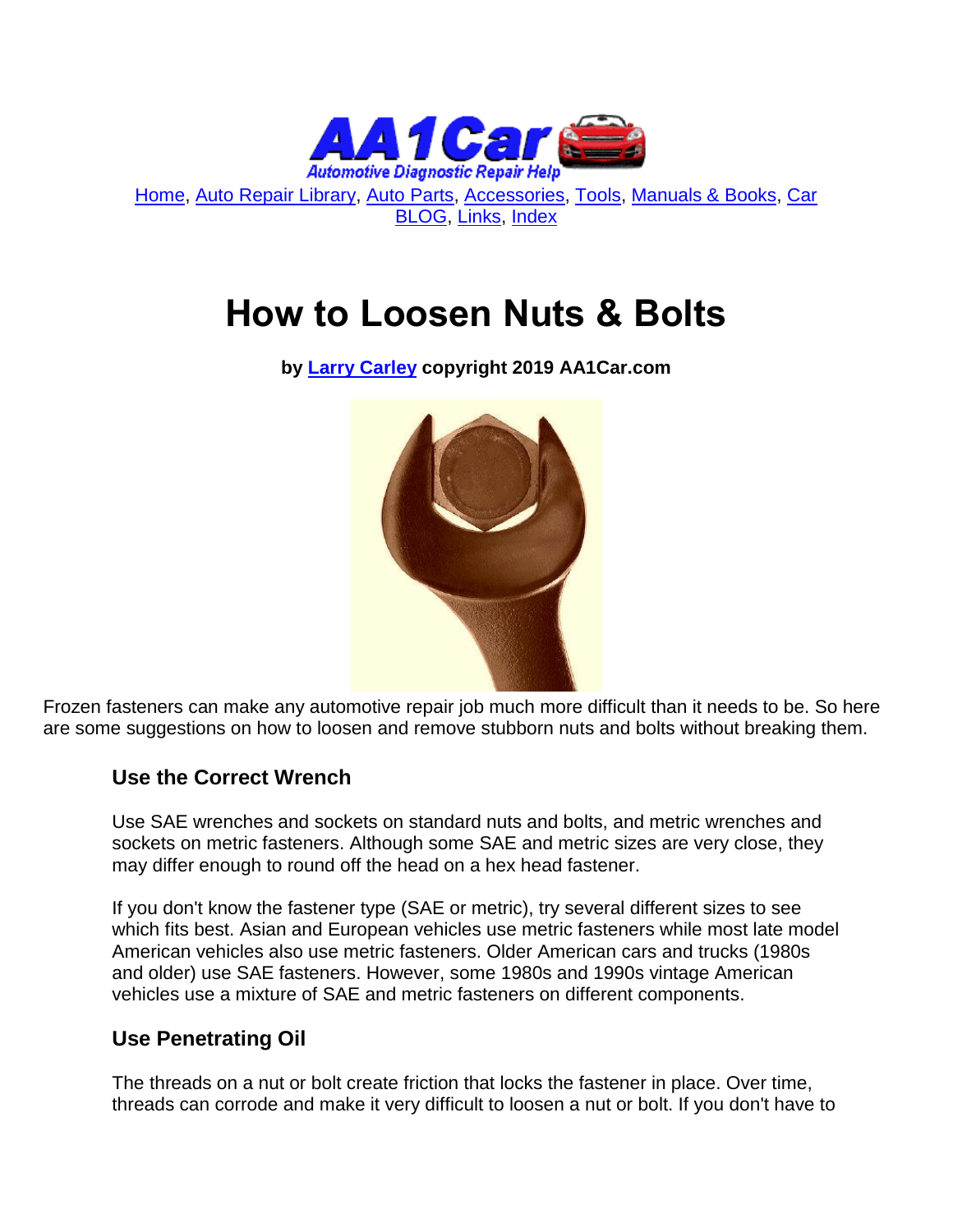disassemble a part right away, spray penetrating oil, WD-40 (or a similar product), or a 50/50 mixture of acetone and automatic transmission fluid (ATF) on the frozen fasteners and let it soak overnight. Penetrating oil takes time to slowly seep into the tiny gaps between the threads on the fastener. Given enough time (several hours at least), it can loosen the rust and corrosion that is binding the fastener, allowing you to loosen the stubborn nut or bolt without damaging it.



#### **Use Heat to Loosen a Frozen or Rusted Nut or Bolt**

Use a propane torch to apply heat to a frozen fastener (30 to 40 seconds is usually enough). An acetylene torch can also be used to heat a fastener, but be careful because an acetylene torch applies a LOT more heat than a propane torch.

**CAUTION:** If a fastener is part of a high strength heat-treated component (like an axle spindle, steering knuckle, etc.), too much heat way temper and weaken the steel in the component.

Heat causes metal to expand. This may break the threads loose, or cause enough distortion in the fastener that it will break loose when torque is applied.

**CAUTION:** Be very careful when applying heat on parts near hoses, wires, plastic parts or rubber seals because the heat and flame from a propane torch can burn or damage nearby rubber or plastic parts. Also, make sure there are no fuel leaks nearby because the flame from the torch could start a fire!

Heat works well in combination with penetrating oil. Apply heat, remove the torch and spray on some penetrating oil. Let it soak in for a few minutes, then try to loosen the fastener. If the fastener still won't budge, apply more heat, remove the torch again and apply more penetrating oil. Repeat as needed until you can loosen the fastener.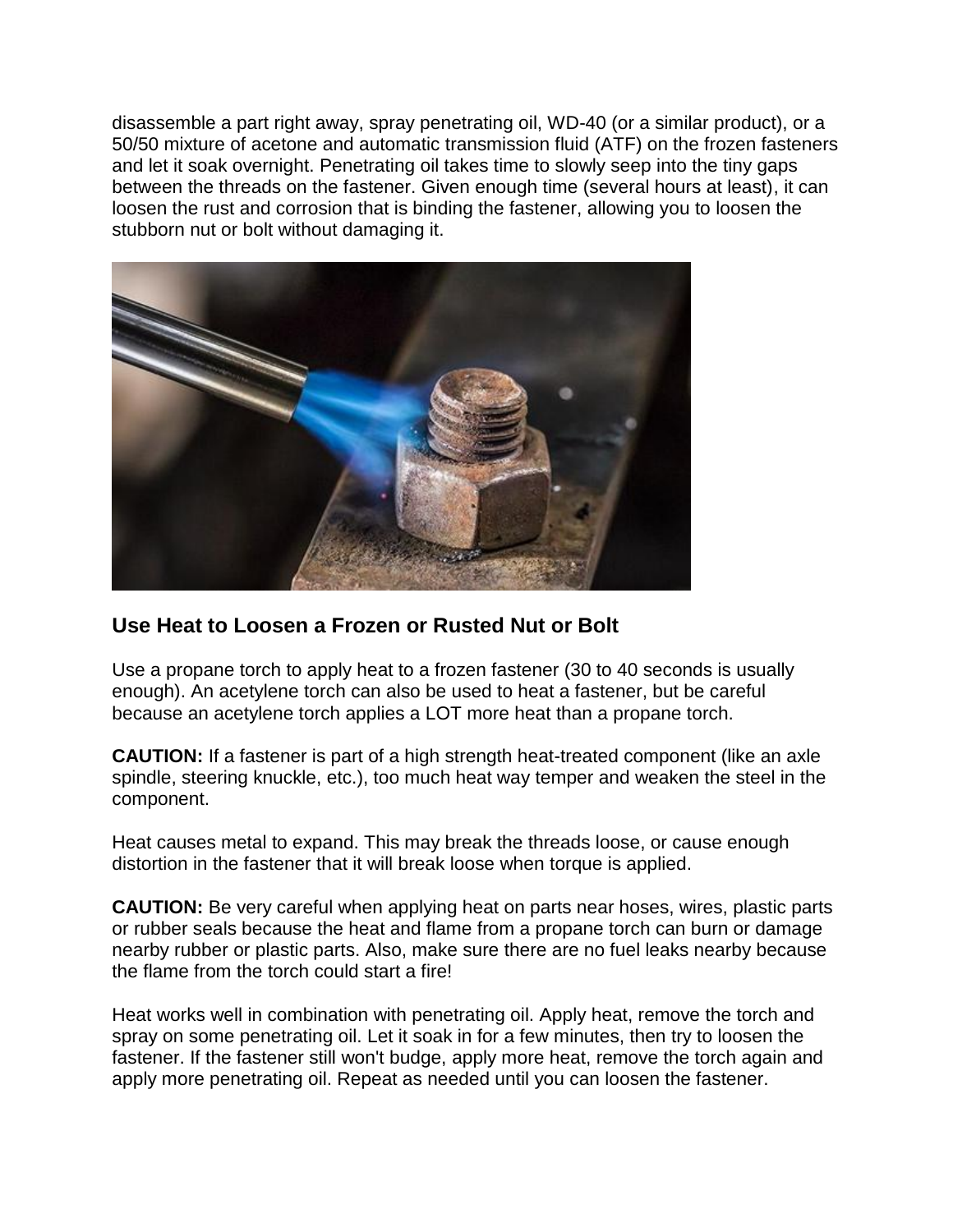**CAUTION:** Heating a fastener that has been sprayed with penetrating oil will usually burn off or ignite the penetrating oil.

Another trick is to heat the fastener, remove the torch then immediately press a candle down on the fastener while it is still hot. The heat will melt the candle wax and draw the wax into the threads where it acts as a lubricant.

## **Use an Impact Wrench**

A pneumatic, corded or cordless electric impact wrench can apply a considerable amount of torque to a fastener., from 200 to over 500 ft. lbs. of torque depending on the tool. The rapid hammer-like blows of a pneumatic or electric impact wrench vibrate the fastener at a frequency that loosens the threads. Be sure to use a 6-point impact socket, not an ordinary 12-point socket, because the latter may crack or slip and round off the bolt head or nut.

An impact wrench also works well with penetrating oil and heat. Spray some penetrating oil on the fasteners, let it soak in for a few hours, then apply heat with a propane torch for 30 to 40 seconds. Now use your impact wrench to loosen and remove the fastener.



*A torque stick limits peak torque applied to a lug nut with an impact wrench.*

An impact wrench works great for removing frozen lug nuts on wheels. But an impact wrench should NOT be used to install and tighten lug nuts UNLESS you are using a TORQUE STICK that limits the amount of torque applied to the lug nut. The applied torque from an impact wrench is too uneven if you are not using a torque stick. The best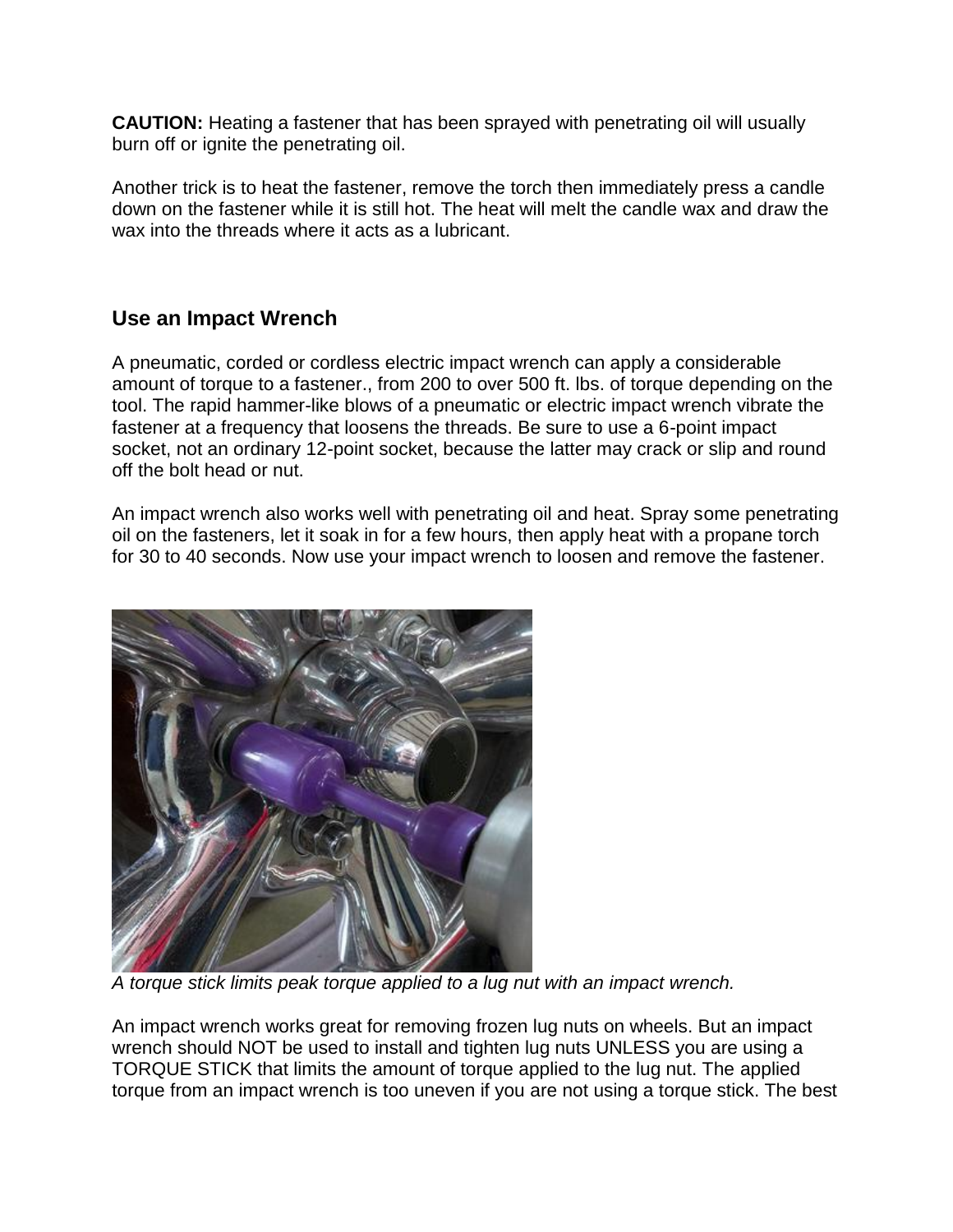advice is to always use a torque wrench to final tighten lug nuts, axle nuts, head bolts and other fasteners that require a specific load.

#### **Use Vibration**

Another trick for breaking loose a frozen fastener is to put a blunt tool into an air hammer and use it to vibrate the head of the fastener. Vibrating for 20 to 30 seconds should loosen the threads. This technique also works well with heat and penetrating oil.

### **Use a Longer Handle Wrench, a Breaker Bar or a Cheater Bar**

Sometimes you can't apply enough torque to loosen a nut or bolt with a hand wrench or a ratchet wrench - especially if the nut or bolt was installed with a considerable amount of torque (like an axle hub nut that may have been torqued to several hundred lb-ft.). To break it loose, use a 6-point impact socket (which is much stronger than an ordinary 12 point socket) with a 1/2-inch or 3/4-inch breaker bar. The breaker bar is usually quite a bit longer than a ratchet wrench and gives you more leverage.

Remember, the longer the handle on the wrench or breaker bar, the more leverage it gives you and the more force you can apply to the fastener.

**CAUTION:** Applying more leverage also increases the risk of twisting off and breaking the fastener. Proceed cautiously and don't overdo it.

If even more leverage is needed on a large fastener, you can use a "cheater bar" - a long piece of sturdy iron pipe slipped over the breaker bar to extend the length of the handle. This trick works well when loosening axle hub nuts. You may need a pipe three or four feet long to get enough leverage to loosen the nut.

**CAUTION:** If you use a cheater bar that is too long, you may apply so much force that you end up bending or breaking your tool. Using a cheater bar on a ratchet or ordinary hand wrench is NOT recommended as this may overload and damage your tool.

## **How To Reduce the Risk of Rounding Off a Fastener**

Open end wrenches, adjustable wrenches, 12-point box end wrenches and 12-point sockets do not grip a hex head fastener as well as a 6-point socket wrench, box wrench or flare nut wrench. So there is a greater chance of the wrench or socket slipping and rounding off the hex head bolt or nut.

DO NOT use Vice Grips, locking pliers, adjustable pliers, regular pliers or a pipe wrench to remove a hex head fastener. These tools can damage the head making it impossible to remove later with an ordinary wrench or socket.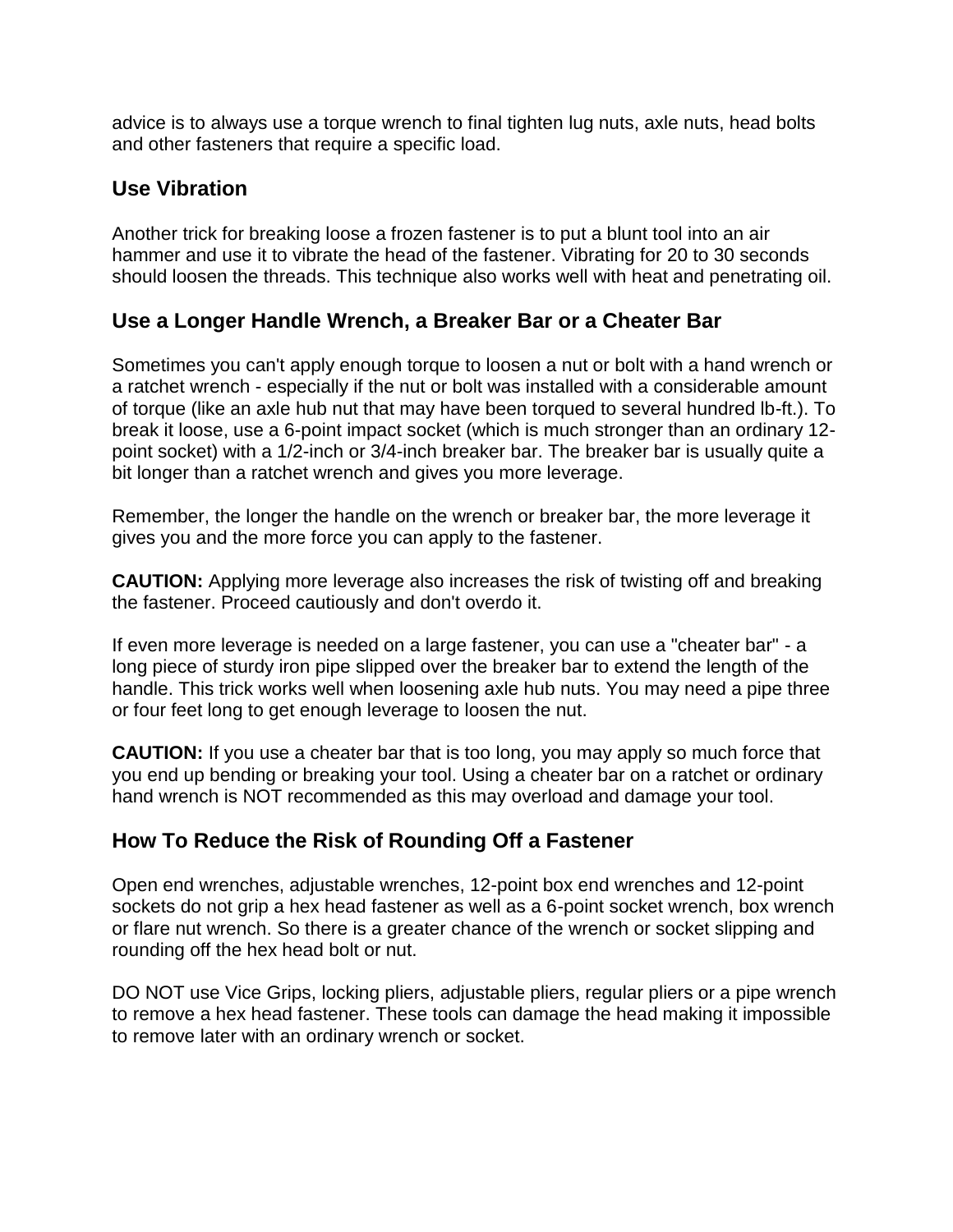## **How To Loosen a Damaged Fastener**

If a hex head nut or bolt has been rounded off, or is so badly corroded you can't get an ordinary wrench or socket on the fastener, then you can use Vice Grips, locking pliers, adjustable pliers or a pipe wrench to grab the head on the bolt or the nut so you can loosen it.

Also, use penetrating oil, heat and/or vibration to help loosen the threads.

If you can't get enough grip on the fastener with Vice Grips, locking pliers or a pipe wrench, you have several options:

1. Use a nut cracker tool or a chisel to break off a damaged or frozen nut.



2. If you have a welder, weld or braze a new head to the top of a broken bolt, then use a wrench on the new head to loosen it.

3. Drill a pilot hole in the center of the damaged bolt, then use an EZ-Out tool to loosen and back it out. The reverse flutes on the EZ-Out tool bite into the hole so you can apply enough torque to loosen the damaged bolt. Turn the EZ-Out tool counterclockwise to loosen the bolt.

If the hole that the bolt screwed into has damaged threads, you may have to drill out the hole and install a thread repair insert or retap the hole with a thread tap.